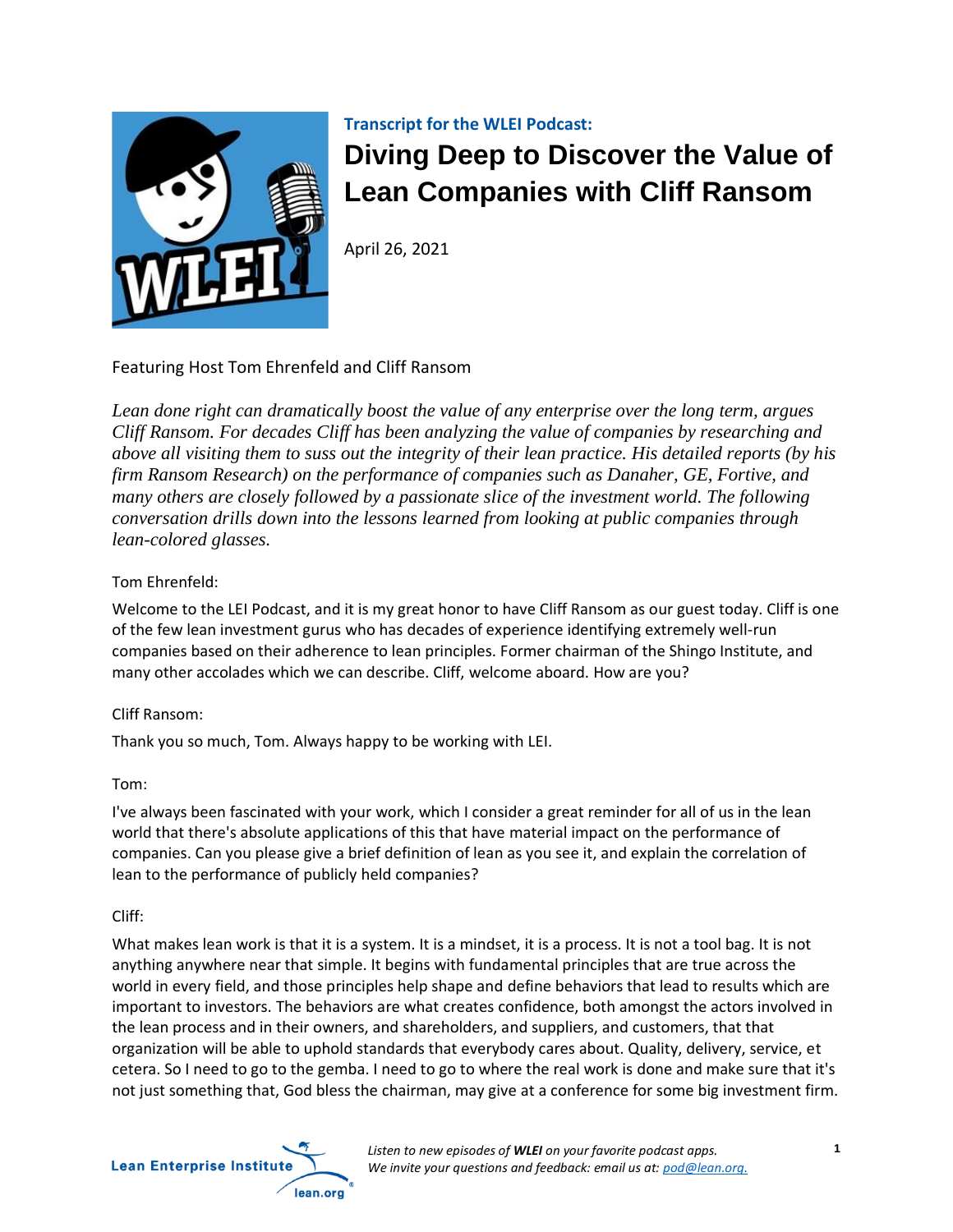I need to see that it is widespread, and I need to see that its benefits are accruing to the corporation and its constituencies.

#### Tom:

Over your many years of doing this you've been to countless gemba and you tend to report on companies that you observe are doing it well. You have your exemplary companies, your so-called Super-Achievers and Next-Generation-Danahers. Tell us what you make of that.

#### Cliff:

Well, they're both terrible phrases, but as Jim Womack says about the word lean, it's a terrible word to describe this process but it's the only one we've got. I named my Super-Achievers when I started my firm, which is an independent equity research firm.

#### Tom:

And throughout these visits, you have these lean-colored lenses through which you're viewing what you observe. So you're implicitly comparing it to some pre-existing principles that you believe they should be following?

## Cliff:

Well, I know what very good looks like. I know what very good looks like because I've probably read every book on the subject, I've been active in AME and Shingo and half a dozen other organizations, and I've had the unusual benefit of having had Danaher take me under its wing 30 years ago as they were starting their lean journey. I will argue that Danaher is the best lean culture on the planet after Toyota. The difference is that Toyota's in a terrible business, automobiles; and Danaher has been able to shift and morph and transition into what it is now a life sciences, health sciences, technology kind of business.

Now let me quickly say something here. I don't care where a company is on its journey. I've called these companies Super-Achievers because I believe that they are truly ingrained. But if they fell backward, or if they even stopped advancing, stopped improving, stopped progressing, I'd knock them back down to Next-Generation-Danahers in a heartbeat. The Super-Achievers started out to be Danaher, Illinois Tool Works, United Technologies, now merged with Raytheon, and GE. I flunked on GE but I will also tell you that in 2003 I didn't want to buy GE. But they had an appetite for risk identification, risk remediation that struck me as a process that was extraordinarily valid. ITW's not a lean company. ITW is an 80-20 company. The rigor with which they apply that process is just as strong as lean companies.

Over time I added companies. Actually, the fifth I added was Roper Technologies, which at the time was not lean but it had an extraordinarily disciplined process, cash flow return on investment, that gave it the characteristics of what I call my CRIISSP acronym. We can get into that later. I subsequently added Honeywell, which is a traditionally lean company. I added a couple of the Danaher spinoffs and I added Parker Hannifin and Crane because they were doing a terrific job. Now, the Next-Generation-Danahers are not a farm team. They're companies who are on a genuine lean journey, well-defined, well trackable. Sometimes I follow these companies for 10 years before they make it to super achiever. That kind of irritates a few of the CEOs but I just say, "You've got to prove it to me, you've got to prove it to me." Unlike many on Wall Street, I have a very long-term perspective.

I'm still thinking in terms of three to five years. I don't really give a damn about next quarter. Frankly, if it's a super achiever and I'm right, and they for some reason put out a quarter that's misunderstood by Wall Street and the stock goes down, I will be asking my clients to buy more of it. I will tell them, "We've

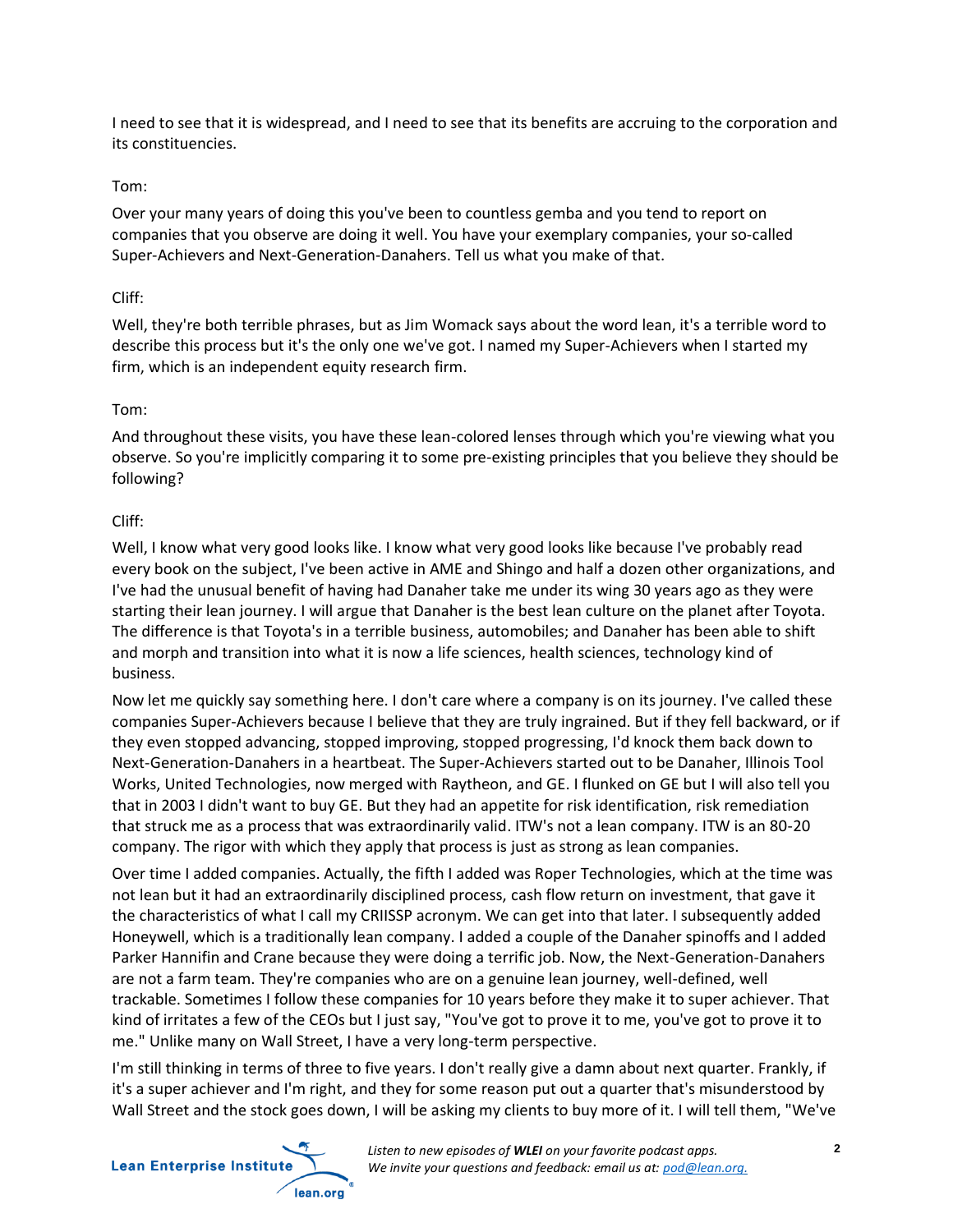been waiting for a dip. This is it. You told me to call you. I'm calling you." There are about 50 companies on my next generation Danaher list. I've thrown a few off and I've been a little more patient with some than I should. I've had a couple like... I'll just say it, Xylem, that really flunked on its lean journey twice materially before getting it, my technical term, to "get it," on the third rebound. And they've been proving to me since Patrick Decker got there, the CEO, that that's a sustainable thing.

#### Tom:

So you go do your deep dives and you're assessing how well these companies are following some very deep principles…while a very important principle you talk about is to buy cultures, not stocks. What are the tangible practices of companies with a healthy, lean culture? What do they do? How do they think? What are you looking for?

#### Cliff:

Well, it all starts with the Shingo principles, which they're all purloined from Toyota. We've all been stealing from Toyota and one another for 40 years now. The first lean investigations went to Japan in the early '80s. We didn't even call it lean until the late '80s with the publication of Jim and Dan's book. Well, I'm sorry. The output of the transportation study group at MIT, to be fair. So you got to go to Japan, you got to go to companies who have invocated these policies. They're things like, to me, number one is respect for the individual. If you're not treating your employees and your customers as individual human beings, you're never going to be lean.

## Tom:

What does that mean operationally? I mean, let's drill down on that, because that's well and good and inarguable in some ways. But what does that mean? What does it look like?

## Cliff:

Well, I may digress a half second here and maybe this will help illuminate the subject. I tell clients who say, "I want to learn about lean. We want to pay you to come in and teach us about lean." I say, "I can't do that." I said, "First of all, I sell fish, not fishing lessons. I don't know how to price how to teach you about lean. Anyway, it's not my skillset. It's not really what I want to do. I'm not a consultant." What I do say is, "If you will travel with me I will show you lean because until you've experienced it, you'll never freaking understand it. It just won't happen."

And then I'll say, "If you're really brave, I give a week or two of my time a year to one or two companies and I go work on a Kaizen activity." Could be on a factory floor, it could be working with people building an equipment configurator, it could be any number of things. And I say, "Until you get your body greasy and hot and climb up inside of a 150-ton Minster press, you'll never understand what one-piece flow means." And so we have to get people to think about that because continuous improvement, that second principle that guides me, I think those first two lead to all the rest. I mean, it can be as fundamental as "do you bark orders all day long or do you ask questions and train people to become problem solvers?"

The job is to create a community of self-motivated, self-actuating, self-policing, self-regulating problem solvers, and independent. Sometimes you have to stand back and say, "Well, they're going to fail with that." But you just have to let them do it. If Toyota is correct in its admonition that we learn more from our mistakes, our flaws, our failures, than our successes. Let me tell you, Tom, on my way to becoming the smartest man in the world.

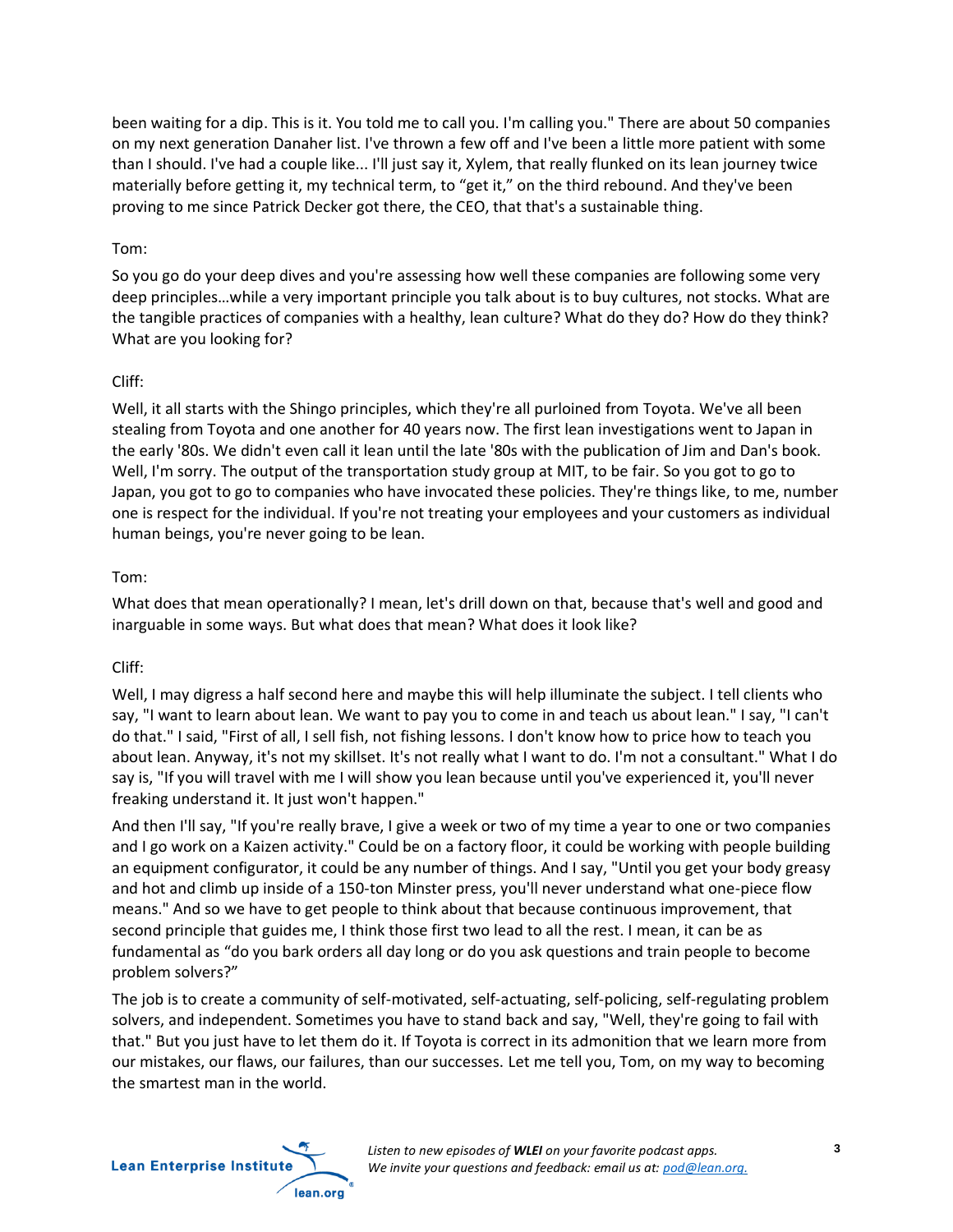#### Tom:

But I think the hazard of that, to say that first two principles are respect for people and continuous improvement, you have to mention the very tangible, prescribed methods of operationalizing that, of, say, producing in-flow, products that are pulled by customer demand using principles, say, of Jidoka, which is you stop at every defect, and using Kanban to regulate the flow of goods within the system. I'm just saying that are there minimal, known techniques that you also look for when assessing how well companies are practicing lean and how valuable their engagement in these activities are?

#### Cliff:

Let me take in a factory as an example. I've got a very silly little thing. Clients say, "What do I do when I walk onto a factory floor?" "Well," I say, "look up. Three things: look up, look down, and look around."

Look up at the lights. This applies in an office too. The lights and the condition of the ceiling will tell you more about what those people think about the people that work for them than anything else in there. It will tell you more about their dedication to high quality than anything else in there. You can argue when you see cutting fluid or hydraulic fluid on the floor. You know perfectly well that machine's not being well maintained. And, if it's not being well maintained, it's not going to hold specs. If it's not going to hold specs it's only a question of time before you hope somebody pulls the Andon Cord and stops production. Then you look down. You look at the floor. I sort of got ahead of myself. You look at the floor. Is it clean? Is it shadow boxed? Is the stuff that it's shadow boxed for in the shadow boxes? And then the third thing is you look around. You have to be able to see the flow and the velocity. You have to see that there's one piece between every space of production.

I've been in so many plants, it drives me crazy. I'll leave the names, for my clients. For example, there are a lot of people who make tractors. I'm not picking on any one person, or heavy machinery. There'll be a gear that's three feet across and it has to go through a variety of different cutting functions. And there'll be 10 or 12 gears between these gigantic monuments. I'll say, "Why do you do that? Have you considered doing something different?" And it doesn't take a long time. Now, sometimes you have to be really polite. I grew up in a command and control environment. People told me what to do and I told people what to do. And for the last 15 years I've been trying to just ask questions. And this is very hard. It requires a fundamental restructuring of how you go through life. It's something you have to just remind yourself over and over and over again.

So, if I see Kanban cards, if I see small supermarkets, if I see one-piece flow. I was in a plant in China, a power tool company, again it'll go nameless. There's a bunch of them. They wanted me to look at their factory from up on a balcony. I said, "Nah. I'll tell you what, you guys can stay up here if you want." I just ran down the stairs and walked out on the floor. By the time they caught up to me, I was standing in a cell, making a tool, and I said, "You do know this cell's going to stop in 47 seconds, right?" And they said, "What do you mean?" And I said, "Because you've got no work balance on this place. I've already figured out the..." not the takt time. They didn't even know what takt time meant, "production time per tool and there's only enough parts in that bin that you sent him at the beginning of the line, and it's just going to all stop."

I said, "Now some of these guys are going to be working for half an hour because they got so much intermediate work in process." In China they're so smart they have the women be the supervisors. Much wiser than having the men be. This woman is running down the aisle holding a tray of that initial component to feed the line before it stops. And I turned to the plant manager and I said, "You really don't think this is lean, do you?" And he said, "No." And I said, "Well, then let's do something about it. What are you going to do the rest of the afternoon? You got a crowbar? Let's go fix it." If they think

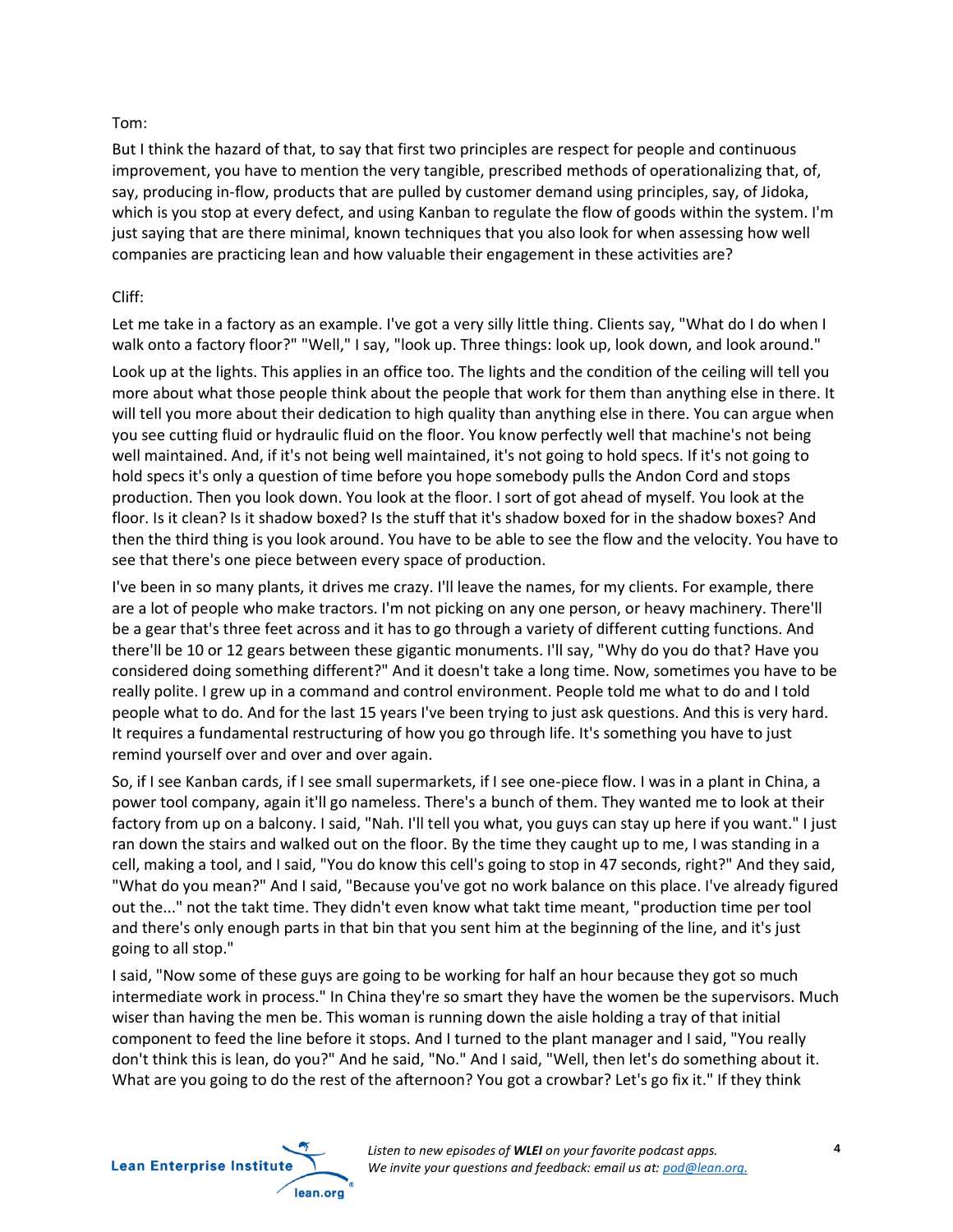you've got a problem. I'm not really suggesting we fix it but I'm trying to see how they feel about that, because that'll tell me more about how the supervisor thinks about it.

#### Tom:

I guess my question has to do with whether you can try some of these more abstract aspiration, respect for people, continuous improvement, and so forth, with a mandatory compliance, wrong word, but to some established operational principles working in-

#### Cliff:

Tom, you're being too formulaic because every situation is different. I will look to see what are they measuring? If they're measuring equipment efficiency, I'm going to be suspicious right there if it's OEE because that's usually the biggest contributor to the number one waste, excess inventory. If they don't start every meeting, every annual report, every daily management walk, every piece of standard work with safety, I know they're never going to be a super achiever. If you don't have a safe environment, you'll never get my number two requirement, which is employee engagement.

I learnt this at Caterpillar when they finally got serious about lean, maybe 20 years ago. They'd been messing with it for a long time. And I said, "Well, why are you doing safety?" They said, "Because if somebody thinks he's going to go home and say to his spouse, 'Well, old Fred lost his other hand today because the light shield didn't work and it whacked his hand off,' they're not going to be productive." Bob Chapman runs a huge private company, he says, "We're going to treat these people like they're family. We're going to treat them just like their kin." And when you do that, then you can think about flow and velocity, you can think about cost, you can think about quality, you can think about delivery. But all those other things... I say to CEOs all the time, "You're measuring the wrong stuff."

## Tom:

Okay. Well, let me ask you, let's talk about Danaher. Danaher is a company you have admired for decades. What have they done so well in a lean sense, both in an abstract way and practically, that has earned your respect?

## Cliff:

They've produced lean operations for almost 30 years now. They've done it across every business they've ever touched and they do it in a non-negotiable way. If you're running a plant in Tajikistan, you're going to probably run it with lean principles modestly different than if you're running a plant in Erie, Pennsylvania. But everybody knows that basic rules are absolutely the same. I used to tease them in the '90s because they all ran around with Franklin Planners under their arms, they all ate sushi, they all spoke in Japanese. And I said, "You're like a damn cult." Well, you know what? Cults can get a lot of stuff done. And I've watched people grow at Danaher but they grew with purpose. I'll tell you a story here. George Sherman was brought in by the Rales brothers, the two very bright brothers, always treated as financial guys but frankly they were the... Steve Rales was going to Japan in the early '80s way before all my dear friends.

I've been looking for 30 years for lean companies and I have 10 Super-Achievers. My universe, just in my industrial universe, is probably 2,000 names. And in my tight universe, what I call my MIRU, the monitored industrial research unit, there's probably 200 names. And of that we've got 50 Next-Generation-Danahers and 10 Super-Achievers. So it's a little bit like blood clots for the Johnson & Johnson vaccine. It's a pretty low percentage.

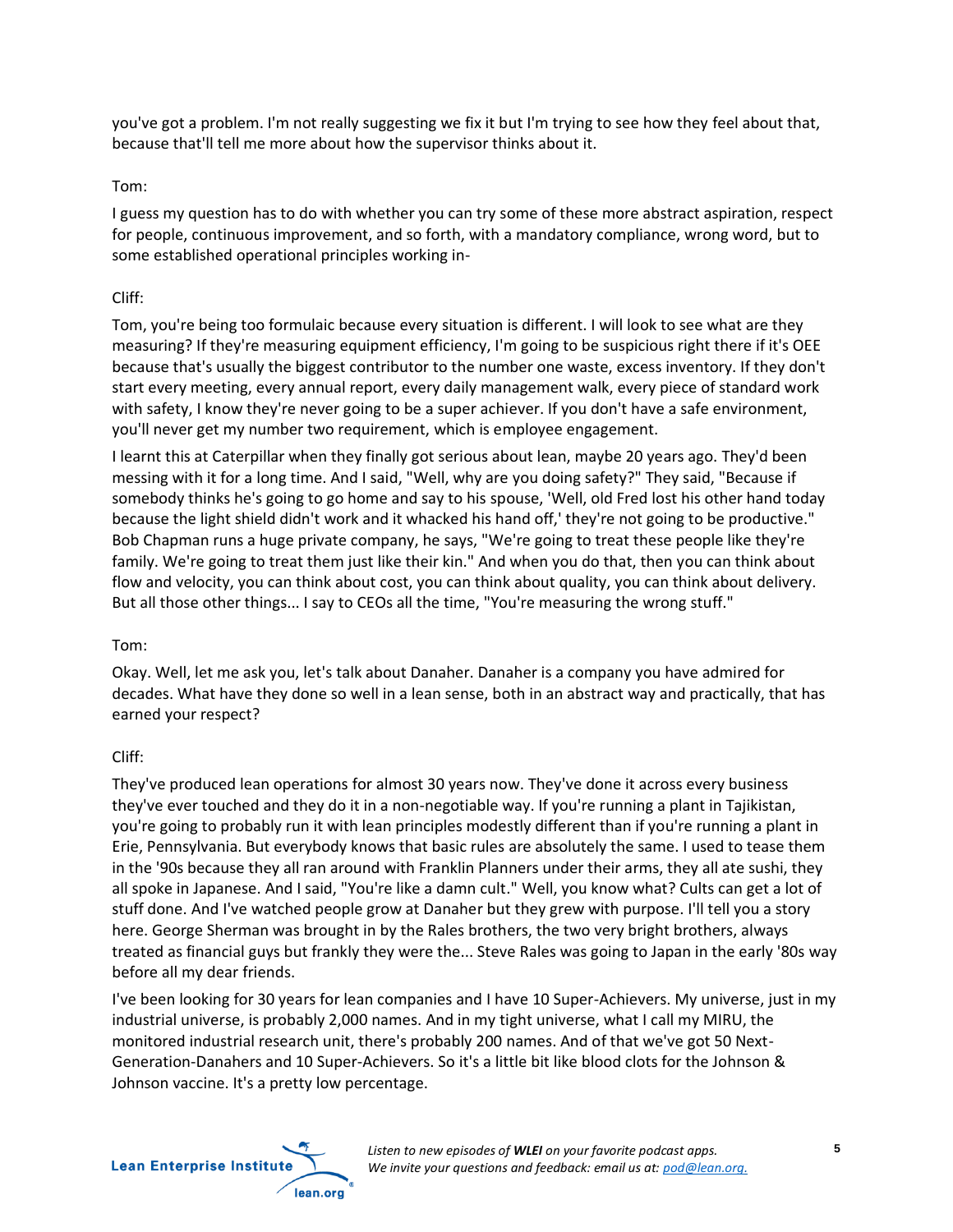#### Tom:

Speaking of Danaher. I mean, they have performed consistently spectacularly on an annual basis over three decades. Correct?

#### Cliff:

Correct. It's getting very complicated because they've had these spinoffs which have all done very well. All I know is that... I did this calculation once. The returns have been in the thousands of percent. I don't have the number in my head. But, if you started off with \$100 of Danaher stock, you're going to have a lot of money in Danaher, in Fortive, in Vontier, and... you know?

Rales started off with a \$1 million loan from the Maryland National Bank, and frankly not a lot of equity, and they're both worth a couple of billion dollars each 30 years later. 40 years, to be fair.

Tom:

Right.

## Cliff:

That's okay with me. The point I was going to make, this business of purpose. George Sherman was the first outside CEO. Steve Rales was the first CEO when it was just a hodgepodge, a collection of companies that they pulled together, cats and dogs, they all generated cash because these guys understand free cash flow. That's a mantra. And they hired George Sherman from Black+Decker, where I'd known him for at least a couple of years because he ran all the power tool side of that. And he went to Danaher and... I got to tell you another quick story first. He went to Danaher and I call him up and I said, "George, what's all this Japanese you're mouthing off to Wall Street? Nobody knows what you're talking about. I lived in Japan. I don't even understand most of these words. And didn't you tell me never try to... what's the proper word for bull\*\*\*\*? Bullcrap? Bull-pucky? Didn't you tell me that you should never bull-pucky a bull-puckier?"

And he said, "Cliff, come with me to Bloomfield, Connecticut next week and I'll show you." And there's a long story there, but that's where I went on the floor of a UAW plant in 1990, Rust Belt, Connecticut, a disastrous recession, and saw lean working for the first time. I spent about three hours in that plant and when I left, I said, "I've just seen the future." I was a little early but I had seen the future. George had been there maybe a year, maybe less, he called me up and he said, "I got to tell somebody this. It's not material, non-public information, but I've just hired a guy I think will be my successor." I said, "Whoa, whoa, whoa. Wait a minute. What are you talking about, your successor? You've been there for a year." He said, "Oh, no. I mean in 10 years."

He said, "I just hired this guy, Larry Culp." And 10 years later Larry was the CEO of Danaher. Larry retired from Danaher, did a bunch of really interesting things. He's now transforming General Electric as the chairman and CEO. I'm telling you right now what he did at Danaher, if he's successful at GE, it's going to pale in comparison. Danaher is so far ahead, GE will never overtake them. That's not the point. But if you look at where Danaher was after a year or two or three or five, or even ten, I think the next... Well, he's been there now for two years. So I'll say three, four, five, ten years of Culp, it'll be the most profound lean transformation in the history of the lean movement outside of Toyota in the early '50s.

#### Tom:

What's interesting is the extent to which Larry Culp talks about lean within the company, talks about lean as a mindset. You produced a newsletter that annotated a letter that Culp shared with his

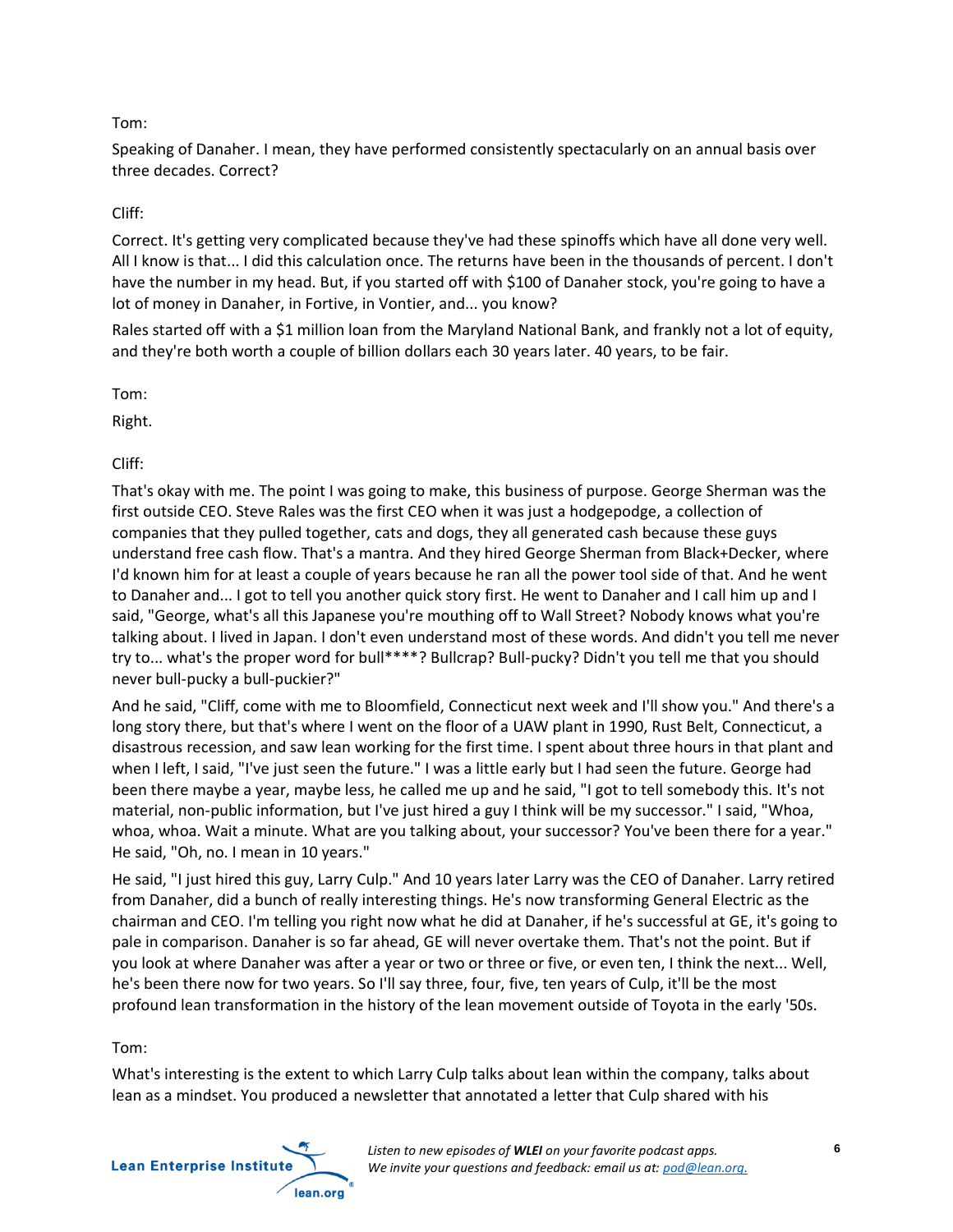employees. And even at a company level they are producing a lot of company written stories, sharing very tangible stories of lean practice around the country. I think that GE's a hard company to talk about because people have a lot of bias about it. I think it's global company and I think only two states matter, current state and future state. And that's it all about where it is right now and what Culp seems to be doing. I have not been to a GE factory.

#### Cliff:

The point about GE is that because there's such a dearth of knowledge about lean principles and lean thinking and lean culture, and those are my words. Not lean calculation in the next quarter. I mean, I use lean techniques to produce reports. That's standardized work for how do you write, publish, distribute. We've got standardized work for everything. Well, that's anathema on Wall Street because they think it's an art form and we know it's not. I'm going crazy because I see what he's doing and I'm very encouraged. I know when he arrived there, I said the very earliest we're going to see any advantage to this, the typical length of time between, call it the introduction of lean and where we begin to see it, we as outsiders begin to see it, is in inventory. Jim Womack says inventory is an indicator that does not lie.

Inventory is also cash. Shingijutsu calls it sleeping cash. And so many companies don't get that. The point there is that had we not hit COVID, which destroyed half their healthcare business and boosted the other half, destroyed their... I don't mean to say destroyed, put serious dings in their very best businesses, healthcare and aviation. And that's coming back. All of that's coming back. I'm not worried about that. But when it come backs, because he's been in place now for two years. May 20th, 2019, I believe was his first president's Kaizen in the power division in... South Carolina? North Carolina? Sorry, I get the two confused all the time.

He took 120 of the senior people at GE. I mean, these people ran billion dollars businesses themselves. They were gods, they walked on water. He went in and he said, "We've got four big problems in this plant and you're going to learn this week how to solve them." It's like same thing with me and Bloomfield, Connecticut, a Jake Brake, the scales fall from your eyes and you never look at the world the same again. And if you don't have that phenomenon occur, you're not very long... Some of the people who were at GE who had storied careers, one division, got to be famous for what Larry wound up calling fake lean. And that guy's not there anymore. And there are people running the business, and in that case it was somebody he brought in from outside GE, brought him in from Embraer, who's now running that business. That's the non-negotiability of this thing.

## Tom:

What I'm hearing from you is that Culp has been making a very serious effort to transform a company that's been in a very dire-

## Cliff:

Well, I would argue that he's already made more progress than I would've expected, absent the COVID influences. He's brought in people from the outside, he's advanced people from the inside. Culp has done so many nice things for me. But my admiration of him has nothing to do with that, it has to do with what he did and what he produced and how he thought and the kinds of people that he created. Everybody at Danaher today has worked with him or up until the time he left. I'm seeing what he's doing at GE.

Remember at GE, there was a huge cadre of people that understood lean thinking. There are people there who were working with Shingijutsu in the semiconductor freaking plant for 30 years. They never got support. People complain about Jack but we have to put managers in their time, in their historical

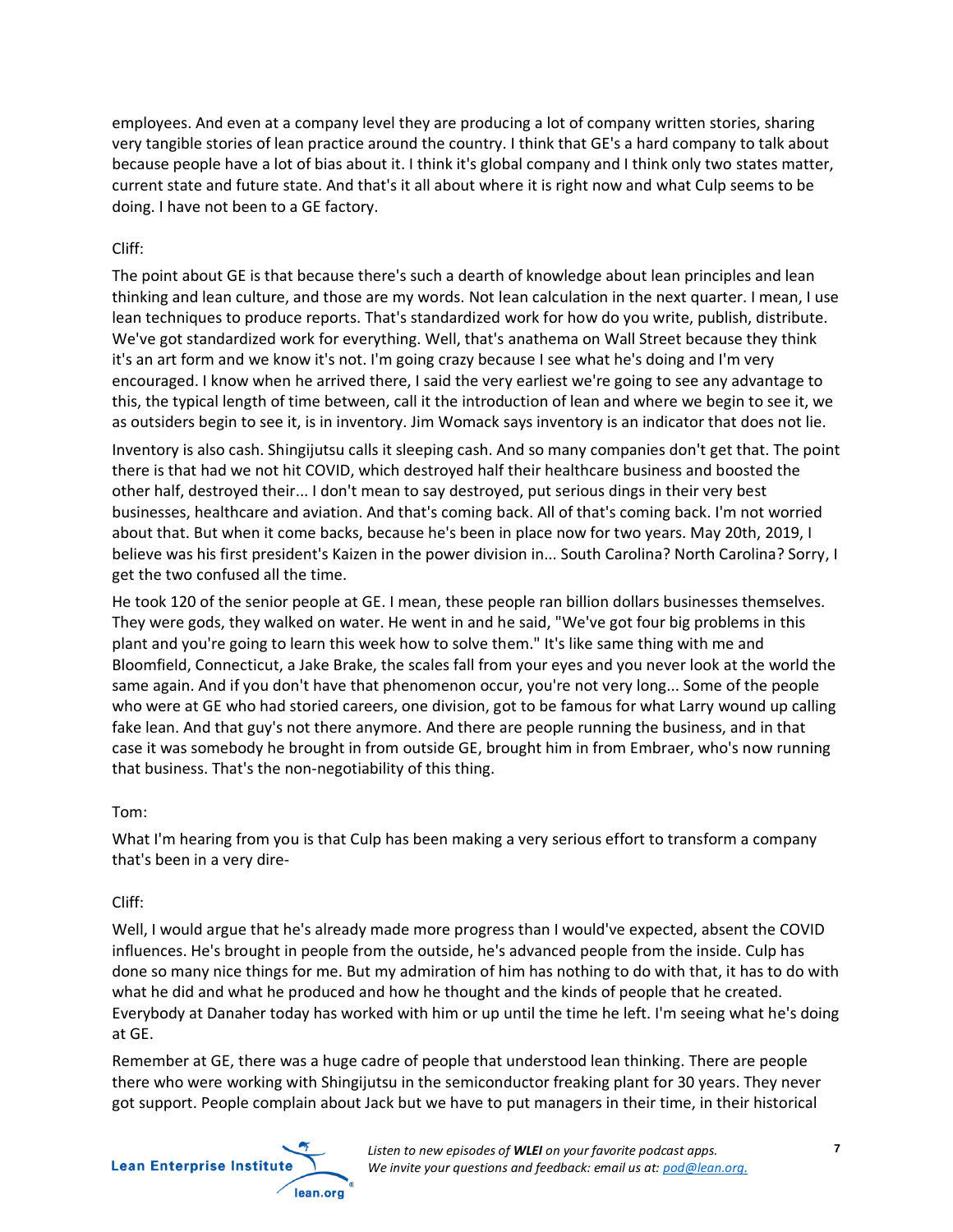timeframe. Yeah, Jack was ruthless, fired the bottom 10%. But Jack also said, "If you're not going to be number one or two, get out." Jack also said, "You will go to the aftermarket, you will learn how to operate there, you will learn how to sell spare parts and repairs and upgrades." When Jeff Immelt came in, he got dealt an impossible deck of cards. That was practically hours after he took over the job when an airplane that they owned their engines flew into a building that they insured.

Jack and Jeff never made lean the number one priority. Jack, he was transfixed with Six Sigma, which he learned about from Motorola and Allied Signal. And I would say to him, he was very generous with me too, I'd say, "Jack, you're missing the point. This is one of 50 tools in the lean quiver and it's frankly one of the most complicated tools because some people don't get scared off by the math."

#### Tom:

Let me shift gears a little bit. I mean, I think that again I'm taking a formulaic approach of trying to quantify what lean looks like. Let me ask you about your acronym of CRIISSP. You say that quality lean companies perform according to this acronym. Can you define it?

#### Cliff:

Absolutely, Tom. It's perfectly appropriate for you to reuse my word formulaic, because I've got an acronym for one. CRIISSP, I spell it C-R-I-I-S-S-P. For every letter in that word you get about another half or full multiple point on your valuation. I'm going to back up a second. Remember how do investors make money in a stock? Well, they say, "Well, the price goes up. The earnings go up." I say, "Well, yeah. But the earning are only one of the drivers." And that is usually reflected in the price-earnings ratio, the PE ratio. It's really the inverse of the discount rate that you apply to it because discounted cash flow is the measure of value, to me.

So then a company demonstrates that it can be C, consistent. If over a very long period of time the average market multiple is 15 times. They start there, at 15. They're not below 15. If they do it long enough, people will say, "Oh. Well, that's repeatable." R. Then I get a little interesting. I say, "Okay, I can read that in the financial reports." But then I want to go look at the first I, which is improvable. Can everything they do be improved every hour, every minute of every day? Is that the expectation? Not better next quarter. Every hour of every day. The second I had to make up, is integratable. Can you spread this thinking across, not just all of your business, but all of your value chain? If you're not lean from the beginning of your supply chain to the end of your aftermarket or service business, you ain't lean. It's just that simple.

The second I, integratable. And then I say, "Is it scalable? Can you integrate it across everything everywhere in the world and do it again and again and again?" The second S is really the most important letter in the equation because that means you can sustain it. 30 years ago I made up a statistic. This is a wonderful story. I made up a statistic that 97% of companies failed at lean and only 3% got it right.

To me, the biggest sin in a lean transformation is failing at it. I say, "Don't even start it. You will confuse your employees, you'll confuse your suppliers, you will definitely confuse your customers, you'll confuse the regulators, you'll confuse the people in the houses outside the plant." So sustainability is very important. I'm an investor. I want to buy something and hold it forever. I don't want to buy it because it's a steel mill and it has a good year every eight years. You can make money that way but I'm not nimble enough. And then the last word is really not one that the company does, but it's one that Wall Street comes to believe. I say Wall Street doesn't know much about lean but they'll say, "Oh. Well, that's predictable." P. So if it's consistent, repeatable, improvable, integratable, scalable, sustainable, and predictable, that's when you go from 15 times earnings to 20 times earnings. And in this market it means you go from 20 times earnings to 25 times your earnings.

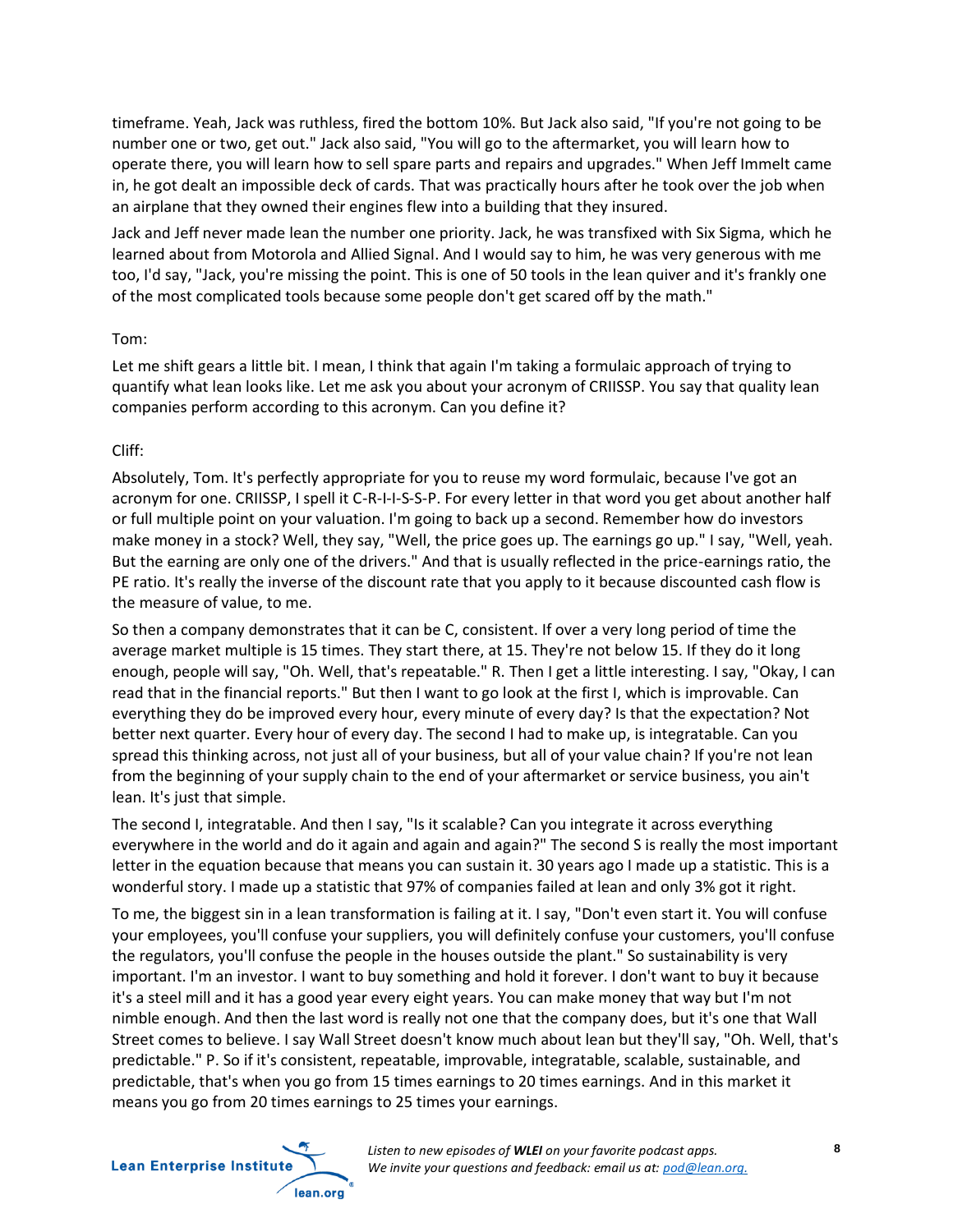#### Tom:

And those are elements that are supported by operational lean practice?

## Cliff:

Yeah. I want to make sure we understand that when you say operational there's a risk in the... Well, I'll say in the Wall Street community, but also in the business community. They think lean is a factory floor tool. It's not. It's a way of life. It's a reordering of your DNA. It's like CRISPR for your genetic makeup.

And if it's not showing up in Carpetland, the back office, accounting, finance? One of my favorite questions is to ask a CFO, "If I were to ask you to define the difference between lean accounting and accounting for lean, how many of the people in your department could answer that?" And it's only about half of the CFOs that know what the hell I'm talking. It's a trick question.

Tom:

Cliff, you would never be so mischievous as to ask a trick question.

Cliff:

Thank you, Tom.

Tom:

Our listeners can't see the air quotes I'm... winks I'm giving you.

Cliff:

Or my eyes rolling. After you do a couple of thousand interviews, it's just not hard to figure out who you don't need to talk to for very long. If I get the right guy or gal, I won't leave. And if I really get the right guy or gal, they won't let me leave because they'll say things. It's the ultimate compliment to me, "You ask the kinds of questions that we ask ourselves late on Friday afternoon." When I go to visit a company, I have to be able to talk about stuff that Wall Street doesn't talk about. One, because I don't care and, two, because I just think it doesn't have much relevance. I don't need to know somebody's bloody tax rate. I'm going to adjust for a normalized tax rate anyway. If it's an Irish company, I'm going to know what they did. It's not a big deal. It means they saved cash. I like that, I like that. I've always said I love financial engineering as long as it's within the grounds of the legislation.

Tom:

And you're also touching upon a lean notion, take care of the process and the outcomes will take care of themself.

Cliff: Absolutely, absolutely.

Tom:

I just want to circle back to the kind of magic of you're going and doing deep dives. Tell me about a visit pre-COVID, you don't need to name names, but what's the kind of last gemba you observed that really got you excited? What did you see? What have you seen that said, "Wow, this company gets it. Look how well they're reducing injuries," whatever. I'm just curious.

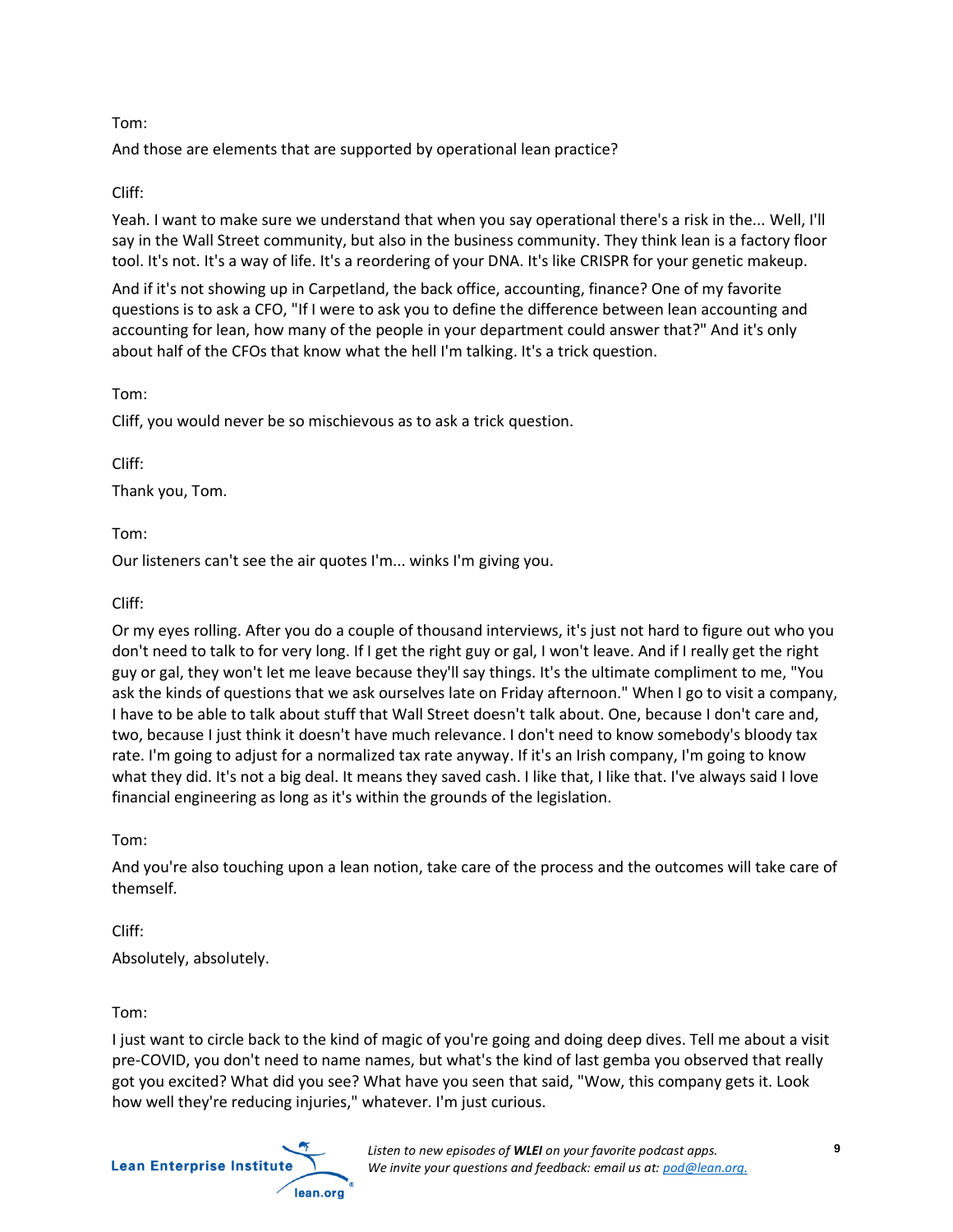#### Cliff:

Well, I don't want to say the last ones but I'll give you some examples. This is probably years ago. Regal Beloit bought a bunch of motor lines, electric motor lines, from GE. One year later the CEO had an analyst meeting in New York and he brought seven of his management leaders with him. They ran his seven biggest businesses. Four of them were from Regal Beloit and three were from GE. So he not only bought product lines and installed bases, he bought talent. What was more important to me was that two of the Regal Beloit people running Regal Beloit businesses had come from GE, and two of the GE guys went to run Regal Beloit businesses. So he'd cross-fertilized in that year. And I said, "This is really, really impressive." That's the kind of thing you see... I wouldn't expect it of any company, but when you see it you have to recognize it.

I spent three days with a very bright, in those days, young manager named Aaron Ravenscroft when he was at Gardner Denver. We went to one of his plants and I got into one cell and I ask a lot of nasty questions. He had said, "Ask anything you want." He knew me very well, said, "Ask anything you want." Two days later I called up. I mean, I was saying things like, "Why do you have this big piece of metal welded onto the side of this cutting machine?" "Oh, it's to keep the shavings from going all over the factory, or it's to splash the hydraulic fluid back here." I said, "Well, it's not working very well, is it? The floor's grimy and it's covered with metal." So I called him up a couple of days later and I said, "How did your guys in that plant respond to my questions?" I said, "I was trying to be polite but sometimes it's hard for me to be polite."

He said, "Oh, they hated you." I said, "Oh, God. I'm really sorry. I didn't mean to do that." He said, "Oh, no. You don't understand. They hated you because they said to themselves, 'Why didn't we ask ourselves those questions? Why did we have to have some guy in a suit from Wall Street come in here and see these obvious things that we should've gotten?'" Well, that told me something about that plant, didn't it? That I couldn't have found any other way because they were actually very intolerant of what they were doing. They were very early on in a lean transformation. Now, that fella is today, 10 years later, running a multi-billion dollar company, Manitowoc Crane. He's still only about 40-something years old. I'm going to go back out to Manitowoc with him in two weeks. It'll be my first on site visit in... whatever that is, 14 months.

I've been in that facility probably seven or eight times over the last 40 years, back to when John Grove owned it, when the brothers owned it, somebody else, then Manitowoc owned it. Now it's a new management team. I'm going to see things there that are going to be very, very different. I've been in the plant, three of those seven times, in the last five years and I bet I'm not going to recognize a damn thing there. If I do recognize it, I'm going to be asking Aaron, "Why the hell haven't you changed it?"

## Tom:

So let me, as a kind of closing question, we can go one of two ways. I want to ask you for your kind of pithy explanation of why lean creates company value. Or maybe we can combine that question with, again, tell me a handful... remind me of what companies are doing lean really well today, that we should be keeping an eye on.

#### Cliff:

Well, I think all of my Super-Achievers fit that. I'll answer that in reverse. All my Super-Achievers fit that mold. Now I told you I made a mistake on GE. Well, I'm not making a mistake on GE now. Danaher, United Technologies, ITW, Honeywell, Roper, Parker Hannifin, Crane, Fortive, Vontier. There's a whole bunch of them, Next-Generation-Danahers, who are doing wonderful stuff. I just got to get back in their plants to confirm, back in their offices, back in their labs, back in their accounts receivable department,